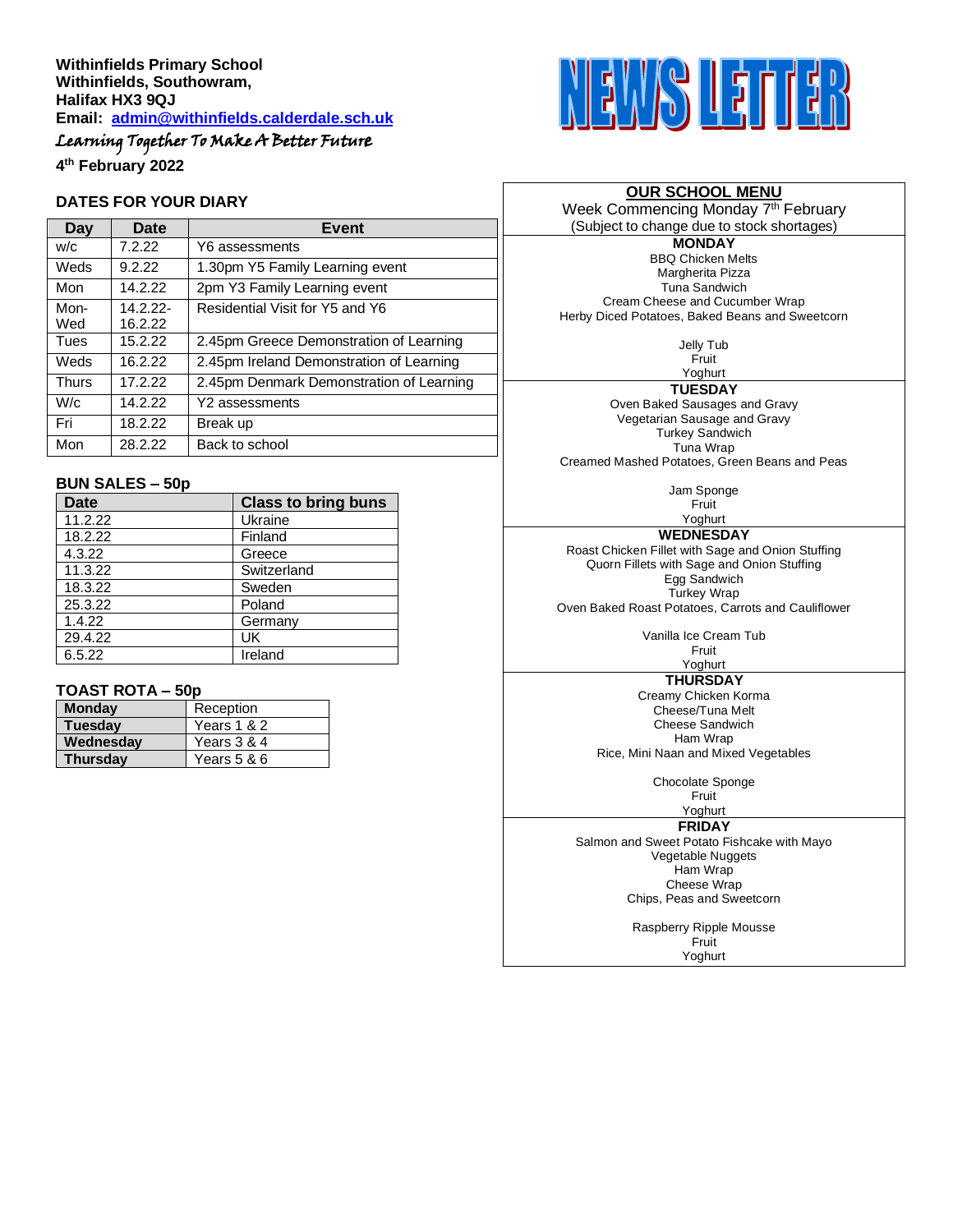#### **4 th February 2022**

#### **News from this week**

#### Active Schools' Framework

From next week, staff on the gate will be randomly giving tokens to those children who are using the correct movement to cross the playground to their classroom. The tokens will earn points for the clans. This won't happen every day but on some days the clan points will be awarded to children who have encouraged their adults to join in!

#### Y<sub>2</sub> Family Learning

This event this week was extremely well attended with most children having an adult there to help them learn the skills of making a sandwich. There were some unusual concoctions of fillings but all seemed to have a lovely time learning together. One child has even told me at lunchtime today that they had made their own sandwich for their packed lunch today following the family learning event!

#### **Information for next week**

#### Y5 Family Learning event

This will take place on Wednesday. Adults who are attending should come to the main entrance at 1.30pm. We are looking forward to seeing you!

#### **Other information**

#### Survey about communication

I have received 77 responses to the link I sent out on asking for feedback about our methods of communication. The key messages from parents are that parents tend to rely on ClassDojo and the newsletter via email. There are lots of comments about how useful you find communication directly with teaching staff and other staff via ClassDojo but many of you also feel that by having information in two places, parents and carers are less likely to miss important updates.

We really appreciate your feedback and the current situation will continue in much the same way as we have been doing for a while now.

There will continue to be a weekly newsletter with updates and information for the following week. Many of you find the menu and diary dates particularly useful on this. We will try to aim for this to be added to the website every Friday as it is sent out to parents via email so that those that have difficulties with this can locate it on our website. If you do not routinely receive the newsletter and would like to, please contact the office and they will arrange for you to be added to the mailing list.

We will continue to post further details regarding specific classes or year groups on the class story messaging on ClassDojo as this then means that information that is relevant to you is passed through this route rather than the whole school story.

Reminders and information that are relevant to the whole school will be posted on Whole School story on ClassDojo.

If you do not have a ClassDojo login, parents and carers can get one by approaching their classteacher for the appropriate passwords and links.

This may mean that some information is repeated on both ClassDojo and the newsletter but this means that the information is more likely to have been received by relevant parents.

#### Increasing our pupil population

A number of years ago, the local authority expected an increase in the number of children needing a school place in the Southowram/Siddal area and so increased our admission number to 60 per year group. This is why we have 2 classes per year group. This increase in numbers has never come to fruition which we suspect was due to our previous Ofsted inspection as well as the fact that the expected numbers of children were just not present in the area.

Currently, we have 60 children in Y5 but all other year groups range between 35 and 46 children. This means that from Reception to Y6, we are 110 children short of being full. Much of our funding is allocated on a per pupil basis with us being allocated approximately £3100 per pupil on roll. This means that the financial difference between our current budget allocations and those that we would have if we had 14 full classes is over £340, 000.

We therefore need to attract more pupils to our school to be able to maintain two classes in each year group going forward. If you know anyone who is not completely satisfied with the school that their child goes to, please recommend that they come and have a look around Withinfields. Our Out of School Club provision means that anyone who passes through Southowram on their way to work may find it more convenient than their current school. Equally, we know that parents who move their children to our school from another school often say that they wished they'd made the decision earlier as children settle so quickly, are so happy and do so well academically.

Word of mouth and personal recommendation is our best form of advertisement so thank you in advance for any positive messages that you manage to spread!

#### Y4 Local Visit

The Y4 children have been learning about communities and being community spirited in their PRHE lessons this half term. They are hoping therefore to go to the Halifax Community Fridge in the last week of term to find out first hand how they operate and how this supports the community.

The fridge was established during the pandemic and is open daily enabling residents and businesses to share surplus food and for anyone to help themselves to quality food that would otherwise be wasted. Unlike food banks, the Halifax Community Fridge is not means-tested - it is available to anyone. It is also discreetly situated and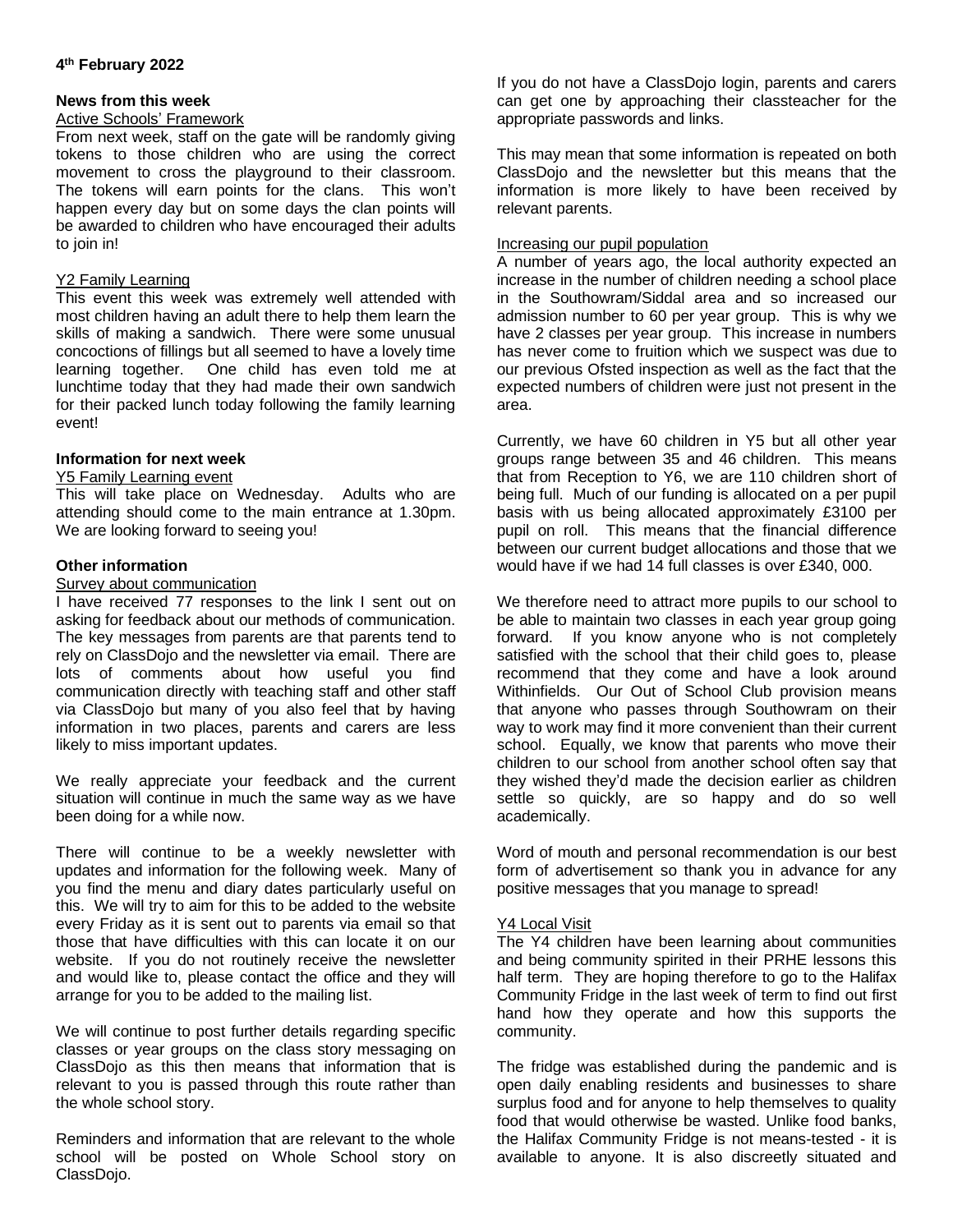mostly unmanned, to avoid any stigma its users may otherwise feel.

The organisers see the fridge as an opportunity for people to express their charitable nature, to make a direct difference to people's lives, and to make Halifax feel more like a community instead of just another town.

The fridge will accept any kind of vegetables, bread, cold food and alike all within their use-by date. To avoid any issues with food hygiene, the fridge will not home raw meat, fish or eggs.

We will send a reminder on ClassDojo nearer the visit as we would be happy to take any donations that Withinfields' families feel they can offer when the Y4 children go and visit.

#### Advance notice of dates

World book day will take place on  $3<sup>rd</sup>$  March which is in the first week back after half term. Children are the first week back after half term. encouraged to dress up as their favourite book character for the day.

Comic Relief will take place on 18<sup>th</sup> March when children will be able to come in non-uniform but are encouraged to include something red within their outfit.